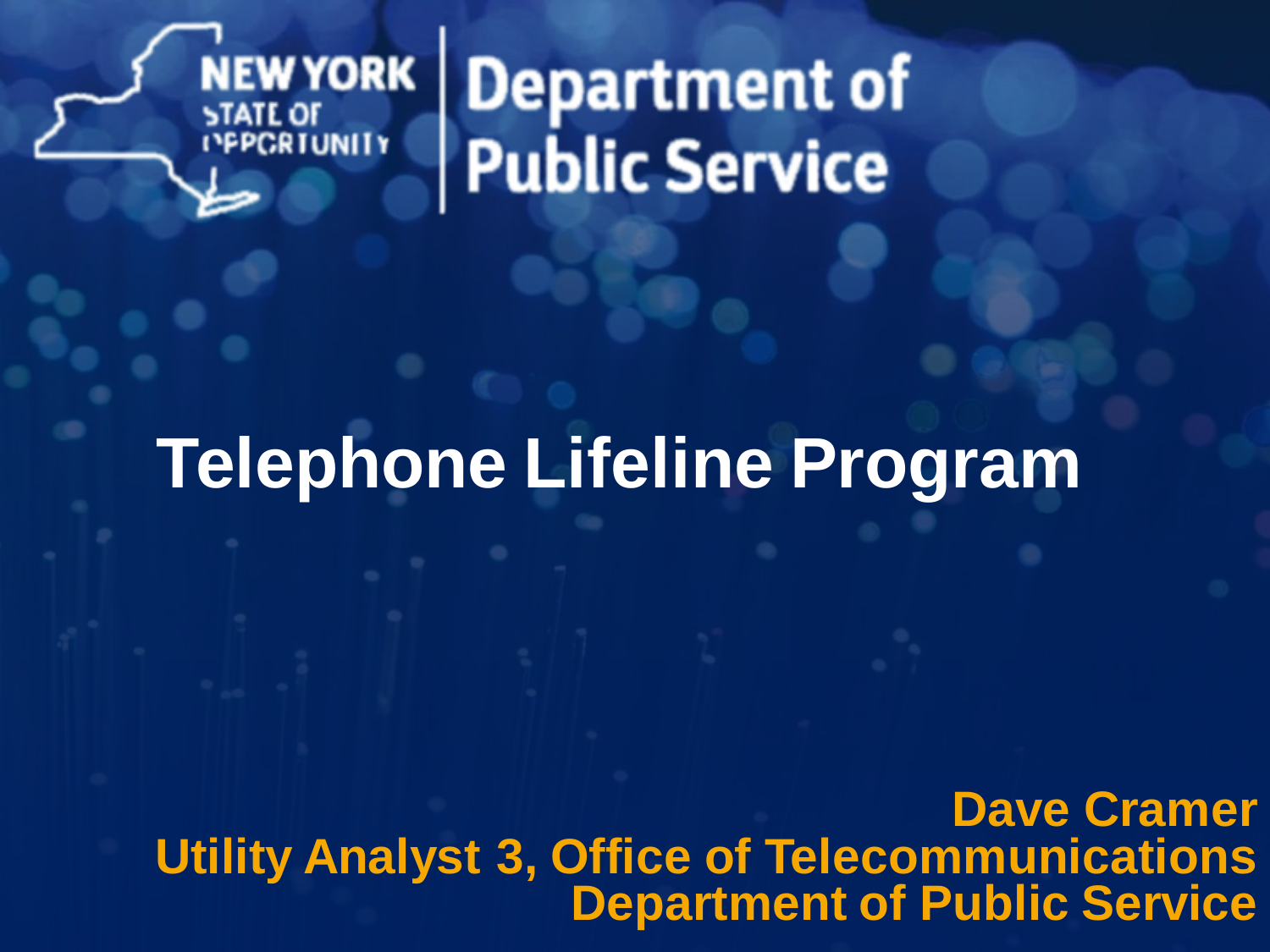### **Lifeline Program Basics**

➢Federal program that offers a discounted basic service rate for qualifying low-income customers ➢Qualification based on income or participation in public assistance programs ➢Lifeline providers must be designated as Eligible Telecommunications Carriers (ETCs) ➢Federal monthly support of \$9.25/customer **► Support is given directly to the companies who** provide the Lifeline service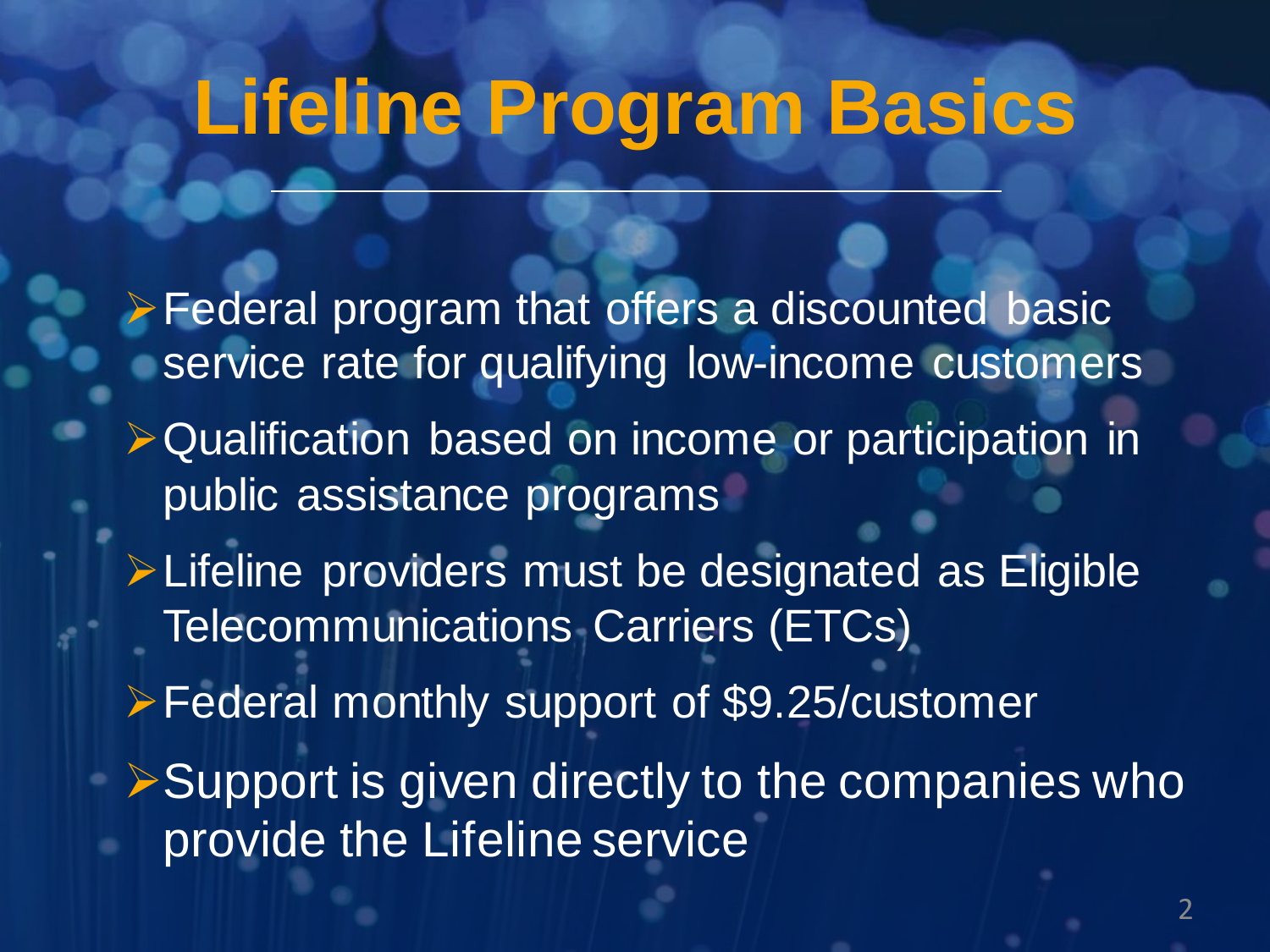# **Lifeline Program In New York**

- ➢ New York provides a supplemental discount to wireline Lifeline customers
	- In New York, Lifeline funding is administered by the Targeted Accessibility Fund
- $\triangleright$  The per-customer supplemental Lifeline discount recoverable through TAF is defined as the difference between the provider's retail telephone rate and the rate charges to a Lifeline customer for basic service, exclusive of any federal Lifeline support
- ➢ There are approximately 73,000 wireline Lifeline customers Statewide as of April 30, 2018 - down from 100,000 two years ago!
- ➢ Currently no supplemental discount for wireless Lifeline in New York, but new PSL Section 92-h passed in 2017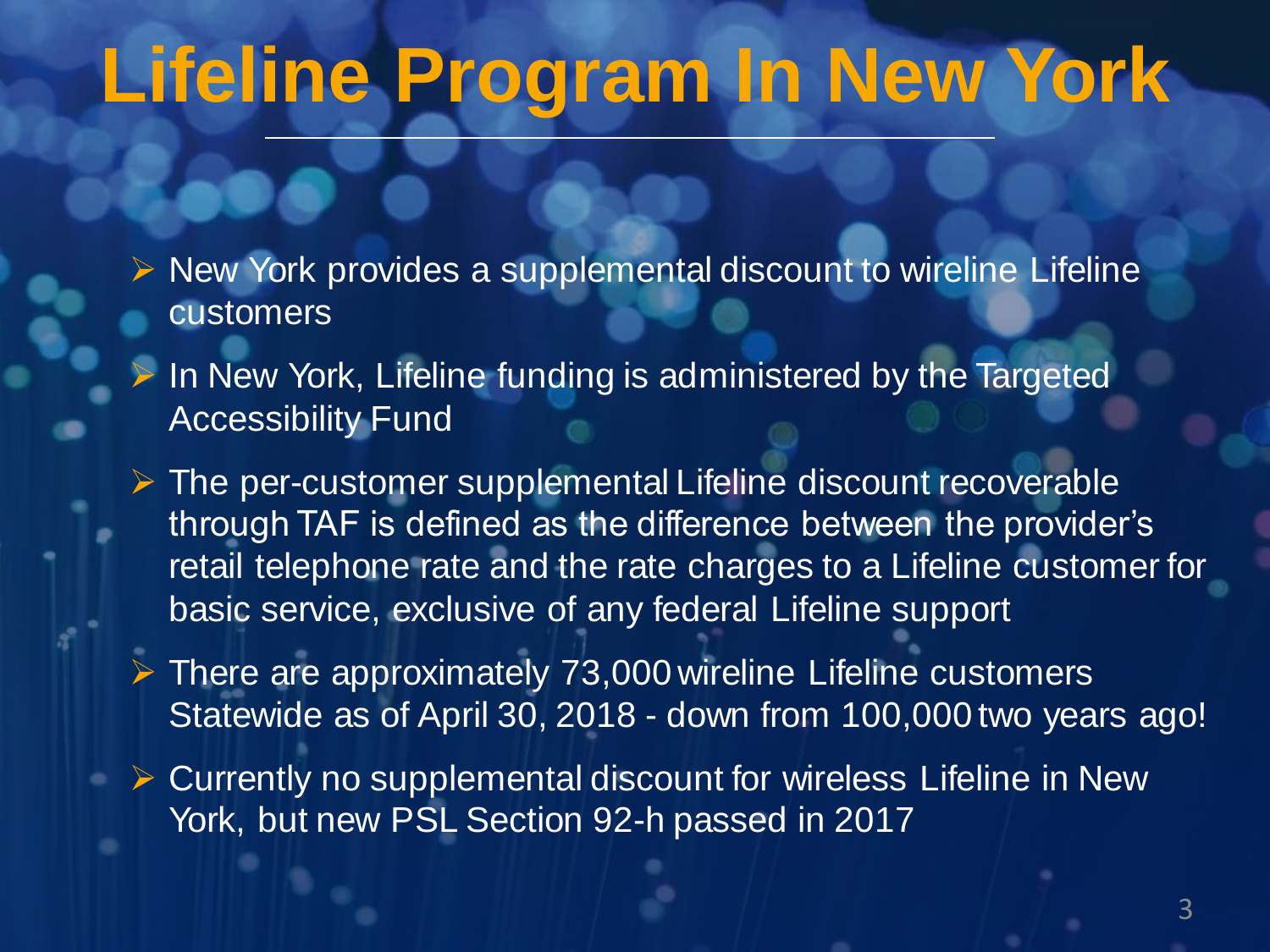# **Lifeline Modernization Order**

#### FCC Order in April 2016:

- Instituted the National Verifier to determine subscriber eligibility for Lifeline in place of service providers having to perform their own in-house verification of eligibility
- Phase in support for Lifeline broadband, either stand -alone or as a bundled voice and data service package
- Phase out support for voice only Lifeline service
	- Streamlined Lifeline eligibility to focus enrollment on the most highly-used eligibility programs and to help reduce waste, fraud and abuse
		- Participation in Medicaid, Supplemental Nutrition Assistance Program (SNAP) f/k/a Food Stamps, Supplemental Security Income (SSI), Federal Public Housing Assistance, Veteran's Disability Pension, and/or Surviving Spouse Pension allows a consumer to be eligible for Lifeline program benefits.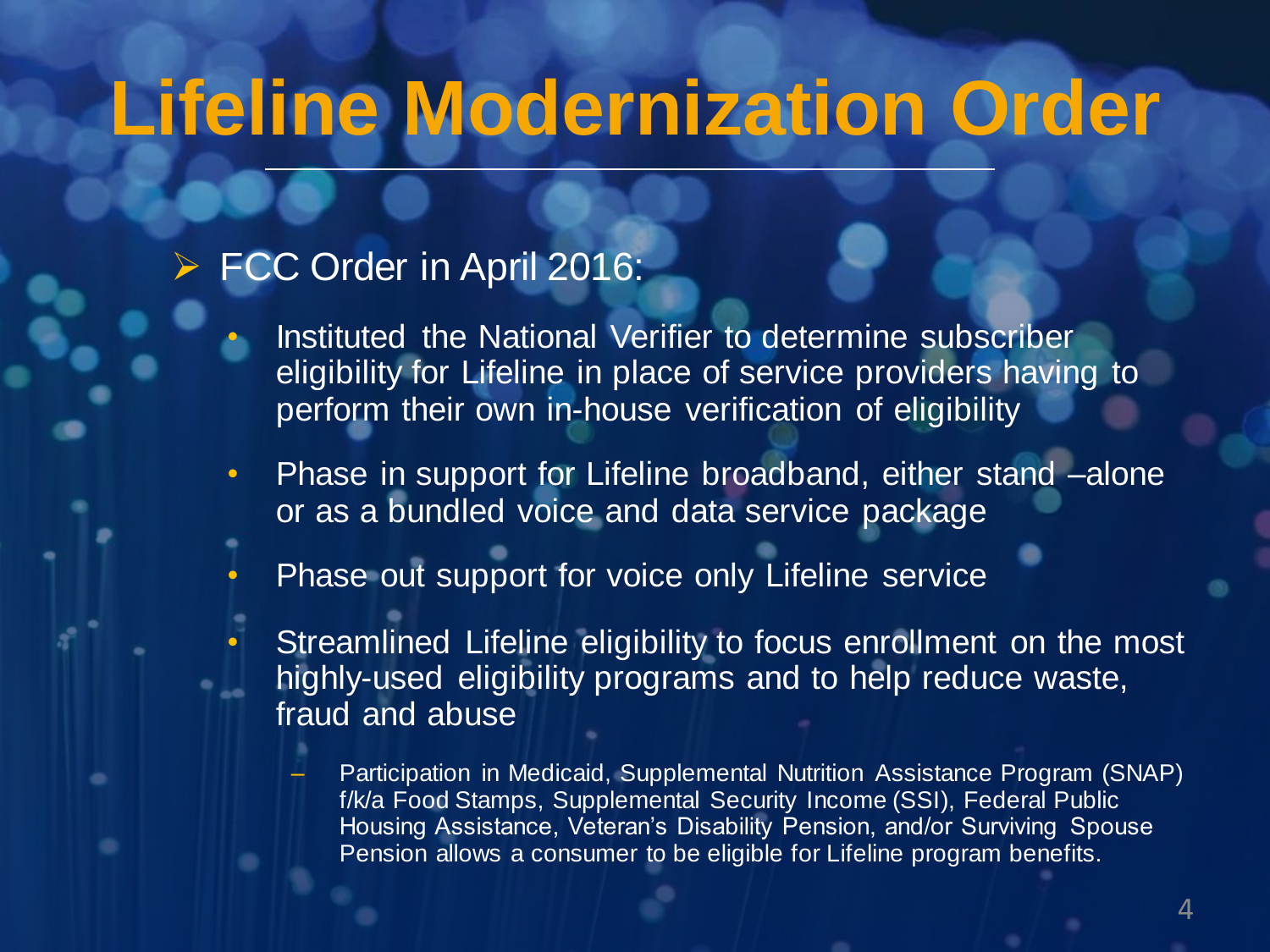# **New Federal Lifeline Eligibility**

Removed three low income assistance programs as federal qualifying programs as of December 1, 2016

- Low Income Home Energy Assistance Program (LIHEAP)
- National School Lunch Program (NSLP)
	- Temporary Assistance to Needy Families (TANF)

FCC granted New York an initial waiver to implement these changes until December 2017

➢ Subsequent waiver granted until May 2018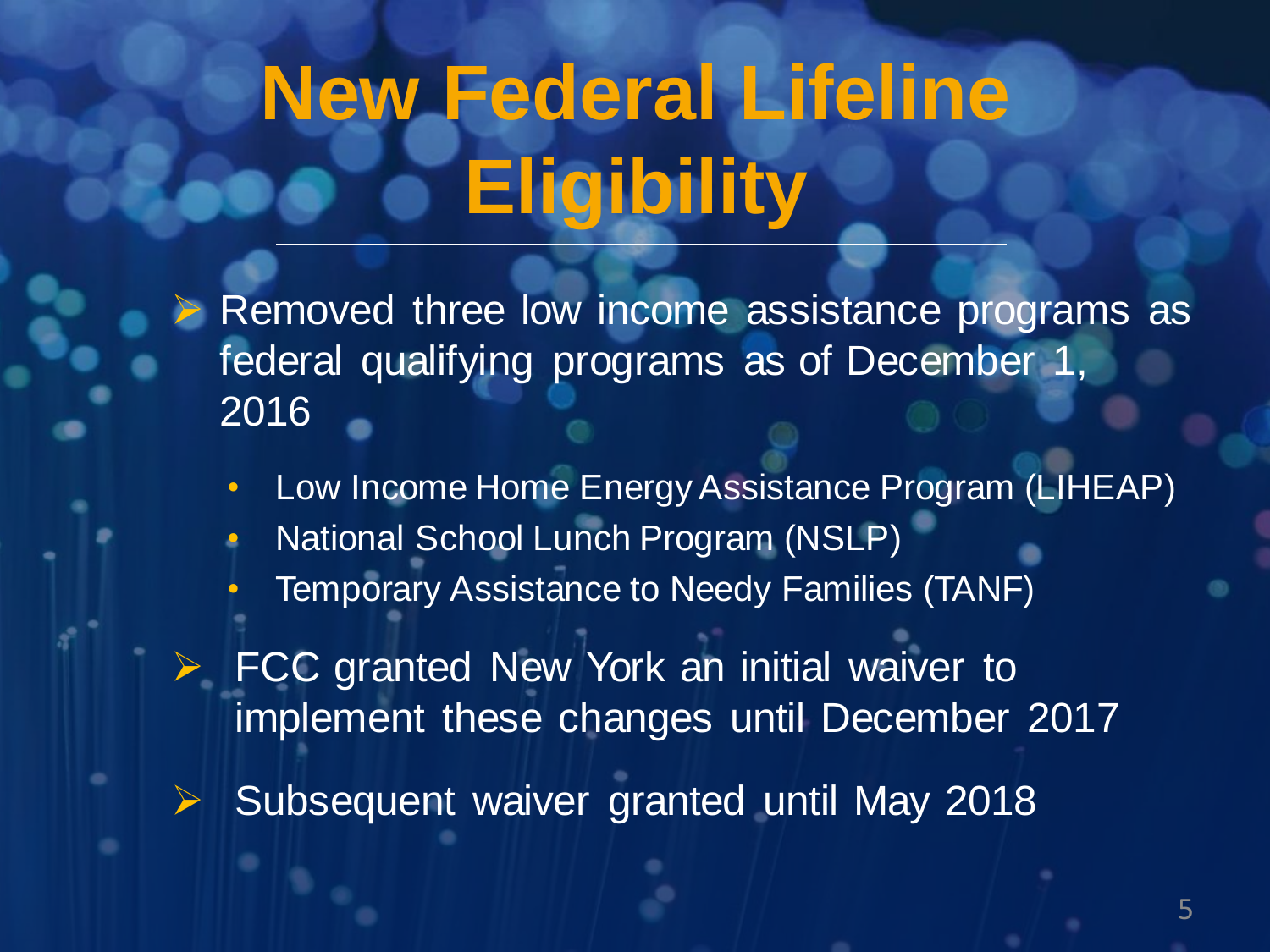# **New York Lifeline Eligibility**

➢ By April 19, 2018 Order Commission:

- Continued to allow NY consumers to qualify for NY Lifeline discount under programs that were eliminated by the FCC: LIHEAP, NSLP, and TANF
- Authorized additional funding to offset the \$9.25 per customer loss in federal support that service providers would no longer receive due to a subscribers loss of federal Lifeline eligibility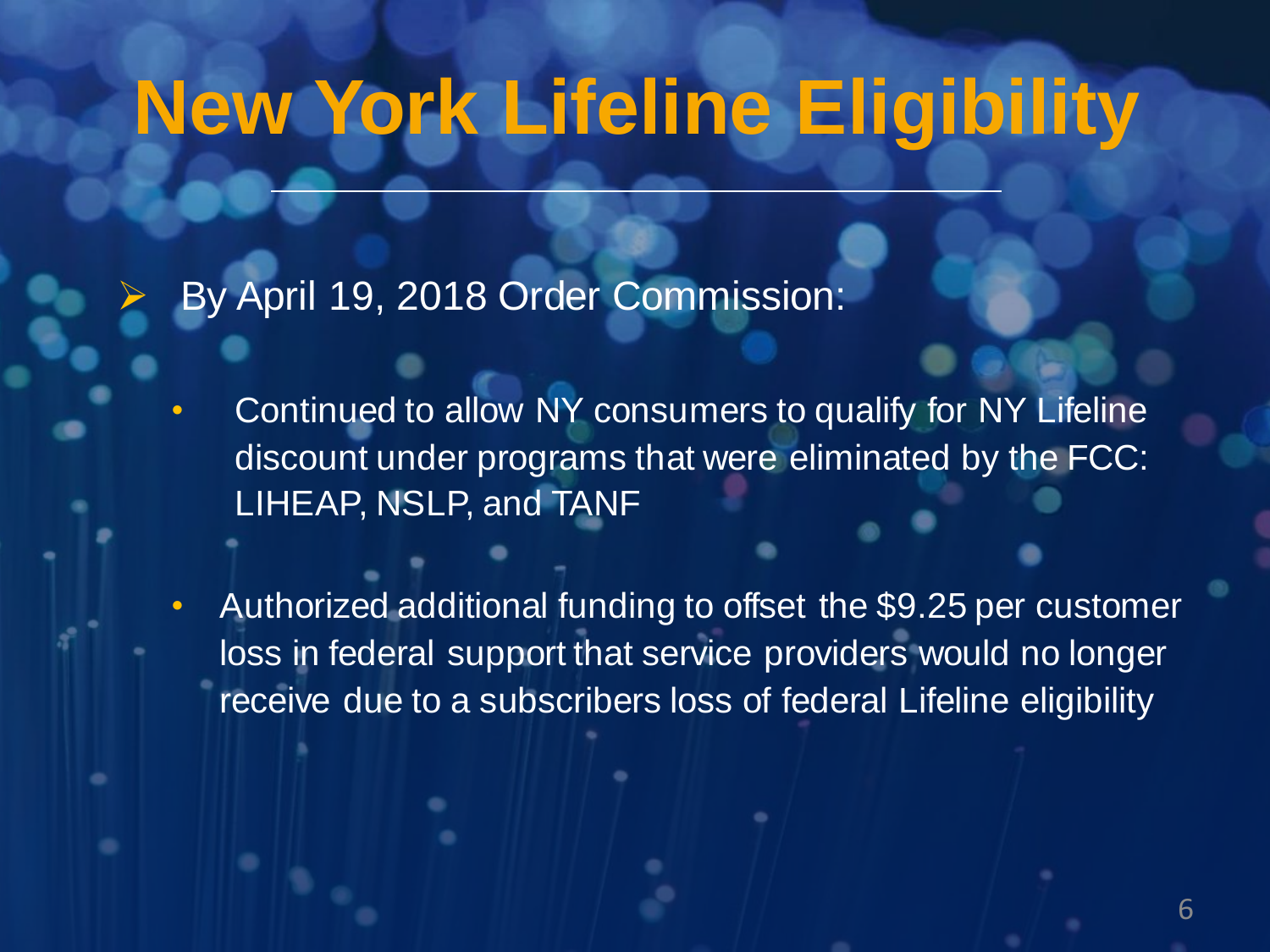# **New York Lifeline Proceeding**

• In its April 2016 Order, the Commission directed DPS Staff to commence an examination of the future nature and level of state support for Lifeline services in response to the FCC Lifeline Modernization Order.